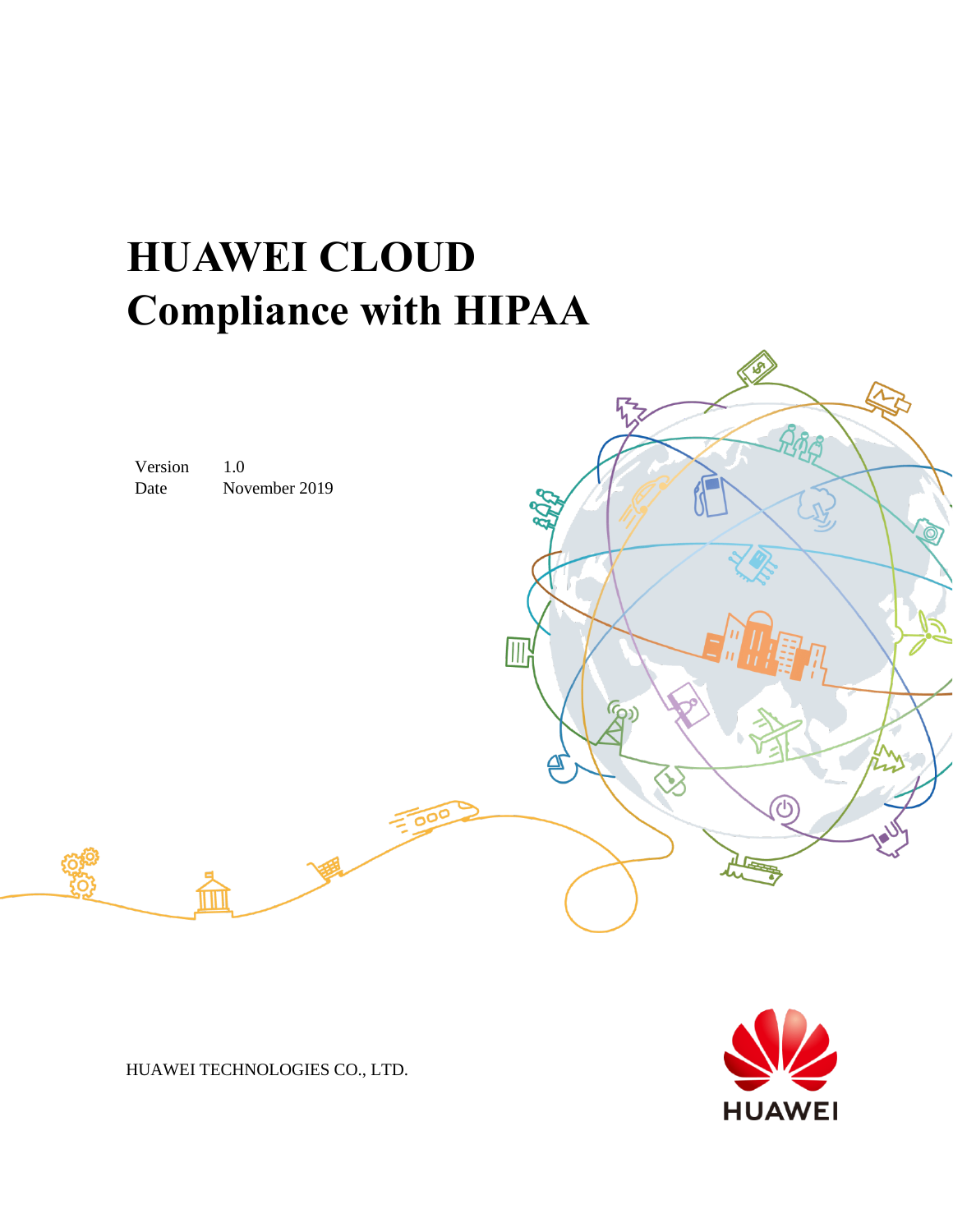#### **Copyright © Huawei Technologies Co., Ltd. 2019. All rights reserved.**

No part of this document may be reproduced or transmitted in any form or by any means without prior written consent of Huawei Technologies Co., Ltd.

#### **Trademarks and Permissions**



and other Huawei trademarks are trademarks of Huawei Technologies Co., Ltd.

All other trademarks and trade names mentioned in this document are the property of their respective holders.

#### **Notice**

The purchased products, services and features are stipulated by the contract made between Huawei and the customer. All or part of the products, services and features described in this document may not be within the purchase scope or the usage scope. Unless otherwise specified in the contract, all statements, information, and recommendations in this document are provided without warranties, guarantees or representations of any kind, either express or implied.

The contents of this document may be updated from time to time due to product version upgrades or other reasons. Unless otherwise specified in the contract, this document is provided as a guide only, and all statements, information, and recommendations in this document are not warranties of any kind, express or implied.

#### **Huawei Technologies Co., Ltd.**

Address: Huawei Industrial Base Bantian, Longgang Shenzhen 518129 People's Republic of China

Website: HUAWEI – <https://www.huawei.com/en/>

HUAWEI CLOUD – <https://intl.huaweicloud.com/en-us/>

Email: support@huawei.com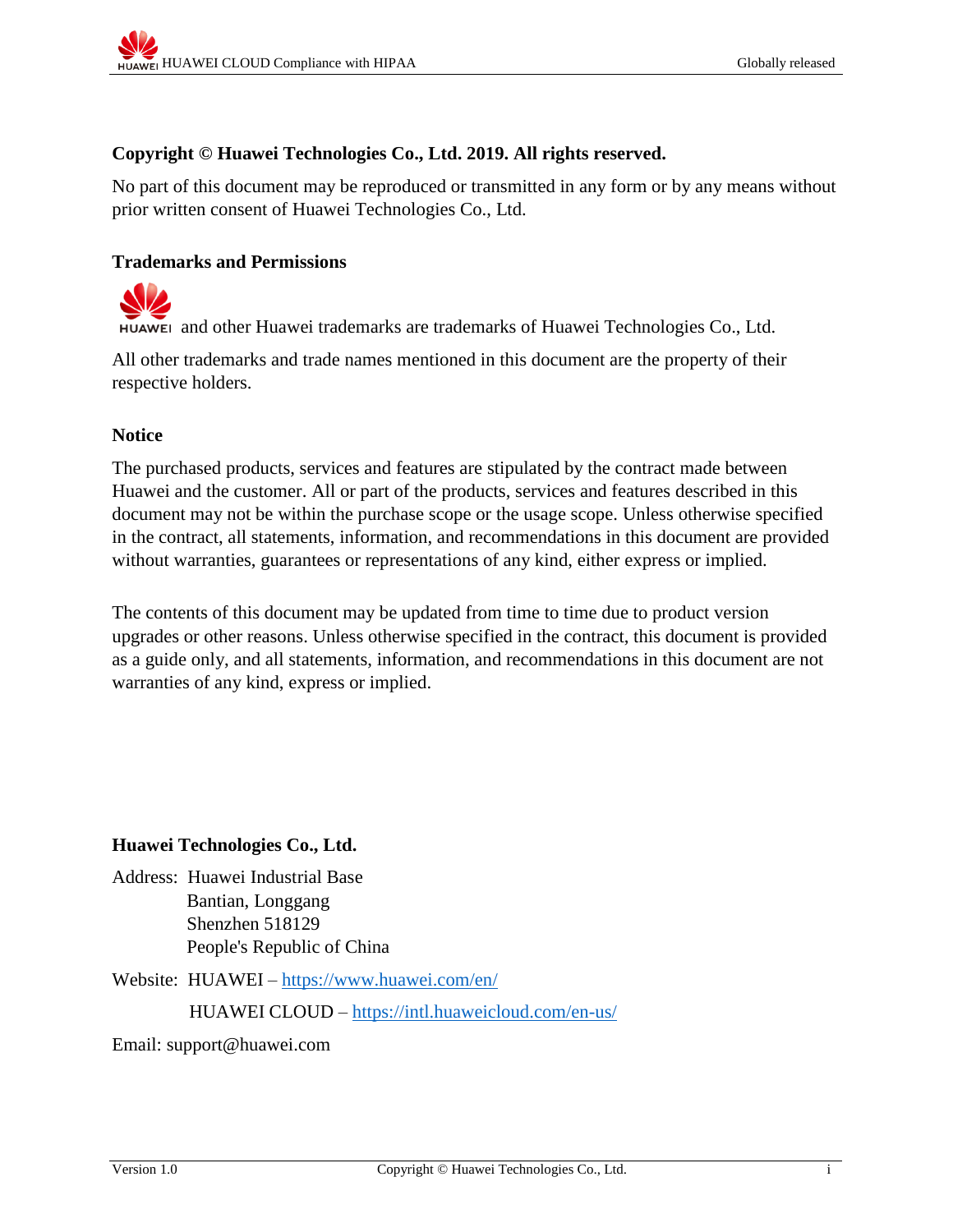## **Contents**

|     |     | 3. HUAWEI CLOUD Security and Privacy Compliance 3               |  |  |  |  |
|-----|-----|-----------------------------------------------------------------|--|--|--|--|
|     |     |                                                                 |  |  |  |  |
|     |     |                                                                 |  |  |  |  |
|     |     |                                                                 |  |  |  |  |
|     | 6.1 |                                                                 |  |  |  |  |
|     |     |                                                                 |  |  |  |  |
|     |     |                                                                 |  |  |  |  |
|     | 7.1 |                                                                 |  |  |  |  |
|     | 7.2 |                                                                 |  |  |  |  |
|     | 7.3 |                                                                 |  |  |  |  |
|     |     | 8. HUAWEI CLOUD Incident Management and Breach Notification  15 |  |  |  |  |
| 9.  |     |                                                                 |  |  |  |  |
| 10. |     |                                                                 |  |  |  |  |
|     |     |                                                                 |  |  |  |  |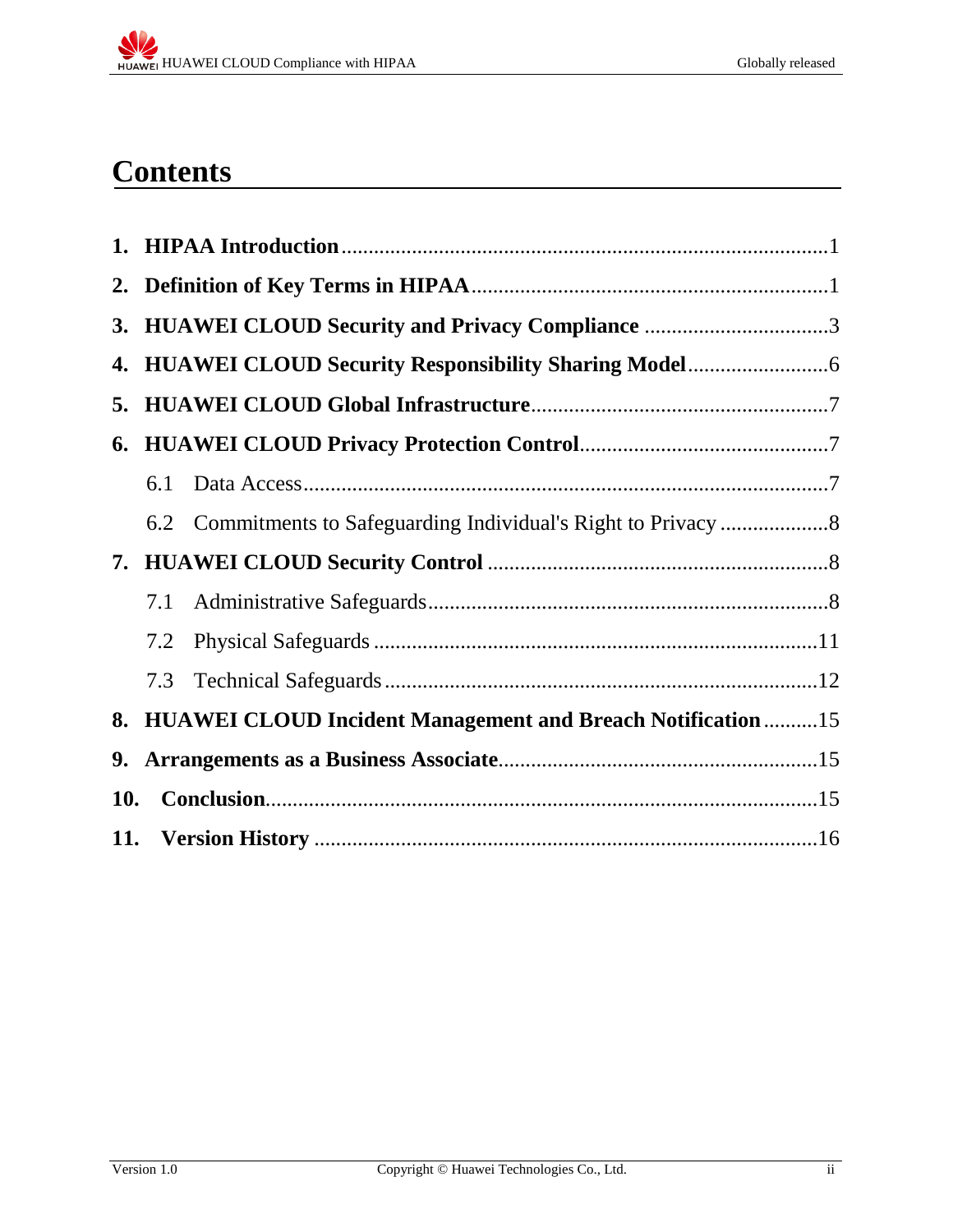## <span id="page-3-0"></span>**1. HIPAA Introduction**

The Health Insurance Portability and Accountability Act (HIPAA)<sup>1</sup> was promulgated in 1996. The Act covers a range of control requirements for PHI security and privacy to enhance information sharing and improve the efficiency and quality of health care systems.

The control requirements of HIPAA<sup>2</sup> mainly include three parts: security rules, privacy rules and breach notification rules, which are applicable to the covered entities, including healthcare providers, health plans and healthcare clearinghouses. In addition, HIPAA also applies to the business associates of the covered entities.

The demand for digitalization across the worldwide medical industry is increasing. As a result of this digitalization, however, a number of challenges have arisen. The high availability and scalability of cloud computing make it possible for the medical industry to improve efficiency and reduce costs. HUAWEI CLOUD provides cloud services featuring high performance, high reliability, and high security, assisting medical customers to meet the requirements of HIPAA, and enabling them to use HUAWEI CLOUD services safely and with confidence.

## <span id="page-3-1"></span>**2. Definition of Key Terms in HIPAA**

#### • **Covered entities**

Covered entities refer to entities that need to comply with HIPAA requirements, including the following three categories:

(1) Healthcare providers: Any entity that provides medical services and conducts certain financial and administrative transactions electronically for which the United States Department of Health and Human Services (HHS) has adopted a standard.

*Examples: Doctors, clinics, pharmacies, etc.* 

(2) Health plan: An individual or group plan that provides, or pays the cost of, medical care.

*Examples: Health insurance companies, company health plans, etc.* 

(3) Healthcare clearinghouses: Any entity that processes or assists in the processing of health information.

*Examples: Billing services, community health management information systems, etc.*

• **Business associates**

A "business associate" is a person or entity, other than a member of the workforce of a covered entity, who performs functions or activities on behalf of, or provides certain services to, a covered entity that involves access by the business associate to protected health information. Business associate functions and activities may include: claims processing or administration; data analysis, processing or administration; quality assurance; billing. Business associate services may include:

l <sup>1</sup> <https://aspe.hhs.gov/report/health-insurance-portability-and-accountability-act-1996>

<sup>2</sup> <https://www.hhs.gov/hipaa/for-professionals/index.html>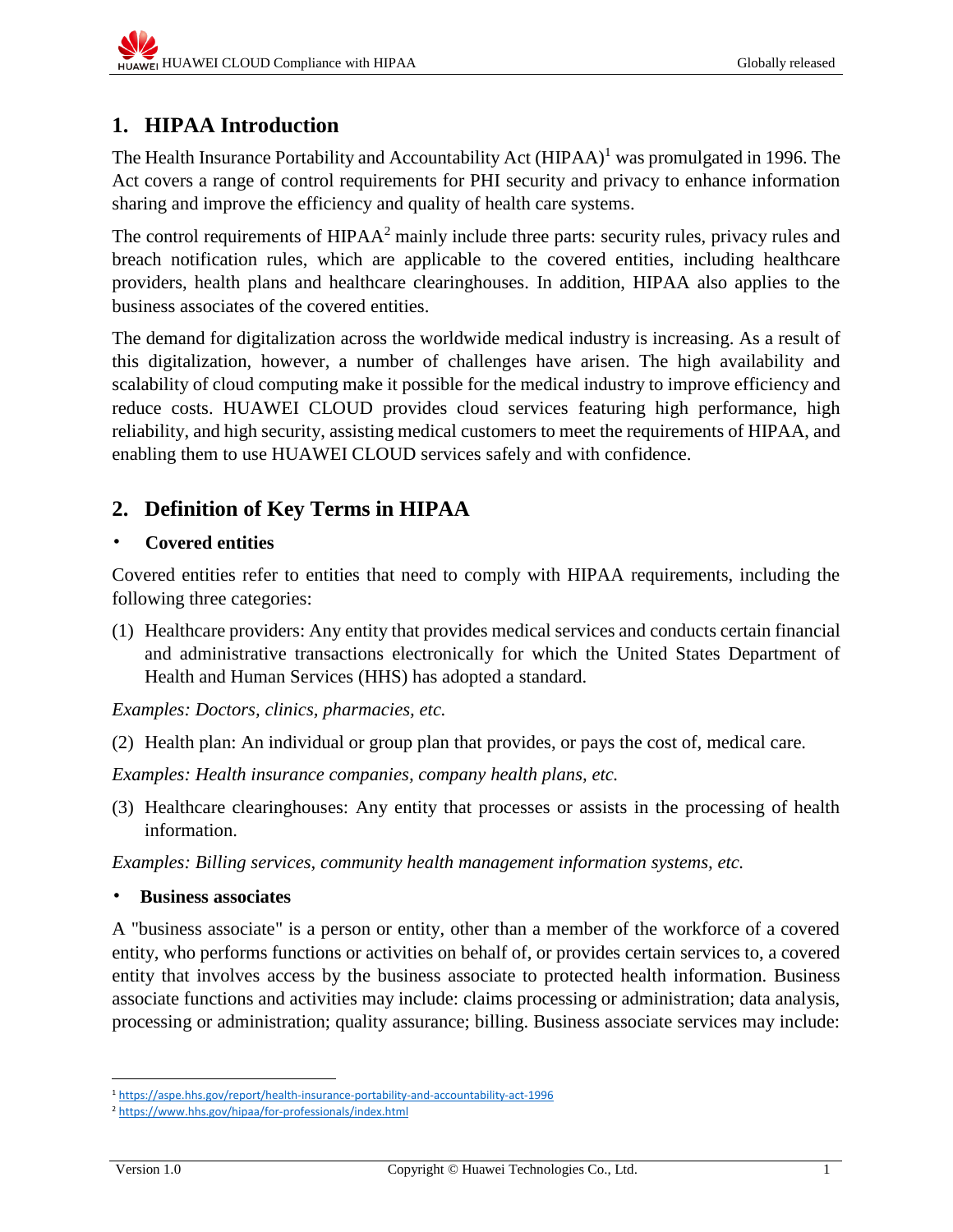legal; actuarial; accounting; consulting; data aggregation; management; administrative; accreditation; and financial.

*Examples: An attorney whose legal services to a health plan involve access to protected health information; a CPA firm whose accounting services to a health care provider involve access to protected health information.*

### • **Protected health information (PHI)**

PHI refers to personal identifiable health information maintained or transmitted by the entity or business associate in any form or medium, including paper or electronic form. Personal identifiable health information is information that identifies the individual or can be used to identify the individual based on a reasonable belief, including:

- (1) Information related to the past, present or future physical or mental health of an individual;
- (2) Information related to medical services provided to individuals;
- (3) Information on past, present or future payment for the provision of healthcare to an individual.

#### • **Electronic protected health information (ePHI)**

ePHI refers to PHI created, received, maintained or transmitted in electronic form.

#### • **Business Associate Agreement (BAA)**

The HIPAA Rules generally require that covered entities and business associates enter into contracts with their business associates to ensure that the business associates will appropriately safeguard protected health information. *Note: Subcontractors are also regarded as business associates.*

#### • **Breach of PHI**

A breach is, generally, an impermissible use or disclosure under the Privacy Rule that compromises the security or privacy of the protected health information. An impermissible use or disclosure of protected health information is presumed to be a breach unless the covered entity or business associate, as applicable, demonstrates that there is a low probability that the protected health information has been compromised based on a risk assessment of at least the following factors:

- (1) The nature and extent of the protected health information involved, including the types of identifiers and the likelihood of re-identification;
- (2) The unauthorized person who used the protected health information or to whom the disclosure was made;
- (3) Whether the protected health information was actually acquired or viewed; and
- (4) The extent to which the risk to the protected health information has been mitigated.

*Examples: Unauthorized access to the hospital's electronic medical records, a hacking in a medical service's network server that results in unlawful disclosure of health-related records, etc.*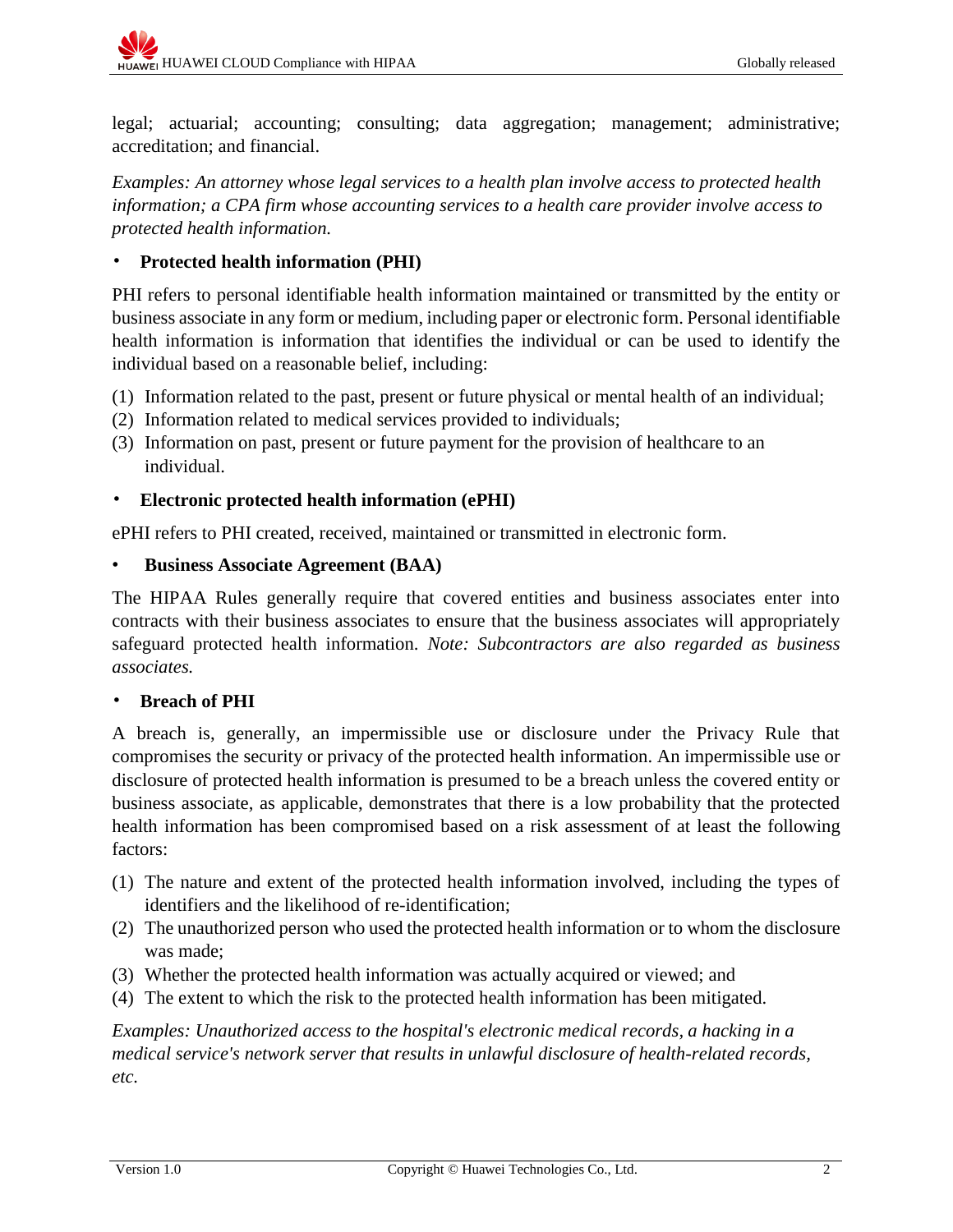## <span id="page-5-0"></span>**3. HUAWEI CLOUD Security and Privacy Compliance**

HUAWEI CLOUD inherits Huawei's comprehensive management system and leverages its experience in IT system construction and operation, actively managing and continuously improving the development, operation and maintenance of cloud services. To date, HUAWEI CLOUD has received a number of international and industry security compliance certifications<sup>3</sup>, ensuring the security and compliance of businesses deployed by cloud service customers.

HUAWEI CLOUD has attained the following certifications:

| <b>Certification</b>                                                                       | <b>Description</b>                                                                                                                                                                                                                                                                                                                                                                                                                                                                                                                                 |  |  |  |  |
|--------------------------------------------------------------------------------------------|----------------------------------------------------------------------------------------------------------------------------------------------------------------------------------------------------------------------------------------------------------------------------------------------------------------------------------------------------------------------------------------------------------------------------------------------------------------------------------------------------------------------------------------------------|--|--|--|--|
| ISO 27001:2013                                                                             | ISO 27001 is a widely used international standard that specifies<br>requirements for information security management systems. This<br>standard provides a method of periodic risk evaluation for<br>assessing systems that manage company and customer<br>information.                                                                                                                                                                                                                                                                             |  |  |  |  |
| <b>Classified Cybersecurity</b><br>Protection of China's<br>Ministry of Public<br>Security | Classified Cybersecurity Protection issued by China's Ministry of<br>Public Security is used to guide organizations in China through<br>cybersecurity development. Today, it has become the general<br>security standard widely adopted by various industries throughout<br>China. HUAWEI CLOUD has passed the registration and<br>assessment of Classified Cybersecurity Protection Class 3. In<br>addition, key HUAWEI CLOUD regions and nodes have passed<br>the registration and assessment of Classified Cybersecurity<br>Protection Class 4. |  |  |  |  |
| ISO 27017:2015                                                                             | ISO 27017 is an international certification for cloud computing<br>information security. The adoption of ISO 27017 indicates that<br>HUAWEI CLOUD has achieved internationally recognized best<br>practices in information security management.                                                                                                                                                                                                                                                                                                    |  |  |  |  |
| Singapore MTCS Level 3<br>Certification                                                    | The Multi-Tier Cloud Security (MTCS) specification is a standard<br>developed by the Singapore Information Technology Standards<br>Committee. This standard requires cloud service providers (CSPs)<br>to adopt sound risk management and security practices in cloud<br>computing. HUAWEI CLOUD Singapore has obtained the highest<br>level of MTCS security rating (Level 3).                                                                                                                                                                    |  |  |  |  |
| ISO 20000-1:2011                                                                           | ISO 20000 is an international recognized information technology<br>service management system (SMS) standard. It specifies<br>requirements for the service provider to plan, establish,<br>implement, operate, monitor, review, maintain and improve an<br>SMS to make sure CSPs can provide effective IT services to meet<br>the requirements of customers and businesses.                                                                                                                                                                         |  |  |  |  |

 $\overline{\phantom{a}}$ <sup>3</sup> <https://intl.huaweicloud.com/en-us/securecenter/safetycompliance.html>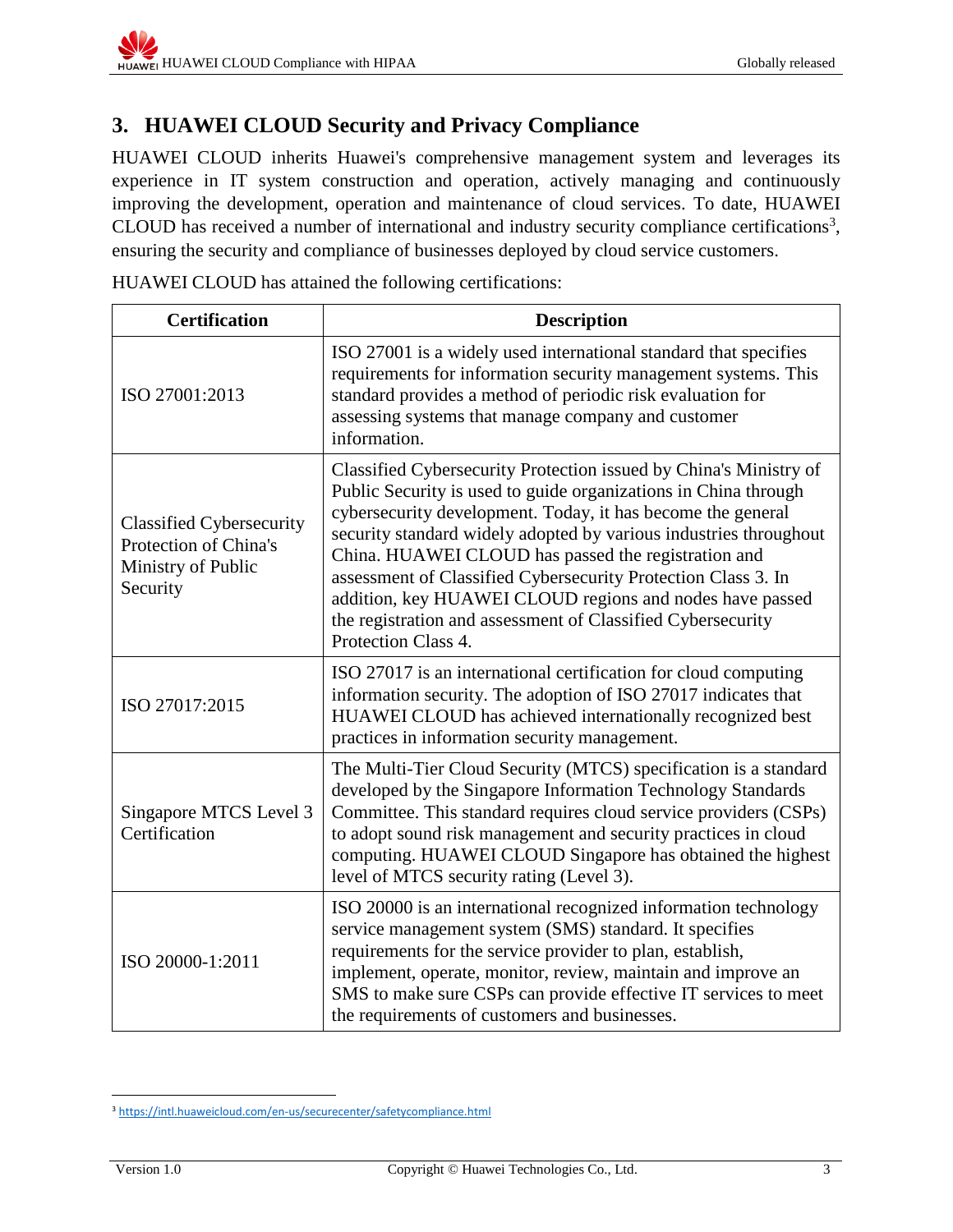| <b>Certification</b>                                                                    | <b>Description</b>                                                                                                                                                                                                                                                                                                                                                                                                                                                                                         |  |  |  |  |
|-----------------------------------------------------------------------------------------|------------------------------------------------------------------------------------------------------------------------------------------------------------------------------------------------------------------------------------------------------------------------------------------------------------------------------------------------------------------------------------------------------------------------------------------------------------------------------------------------------------|--|--|--|--|
| SOC audit                                                                               | The SOC audit report is an independent audit report issued by a<br>third-party auditor based on the relevant guidelines developed by<br>the American Institute of Certified Public Accountants (AICPA)<br>for the system and internal control of outsourced service<br>providers. At present, HUAWEI CLOUD has passed the audit of<br>SOC2 Type 1 Privacy Principle in terms of privacy, which proves<br>that HUAWEI CLOUD has reasonable control measures in terms<br>of cloud management and technology. |  |  |  |  |
| ISO 27018:2014                                                                          | ISO 27018 is the first international code of conduct that focuses<br>on personal data protection in the cloud. This certification<br>indicates that HUAWEI CLOUD has a complete personal data<br>protection management system and is a global leader in the data<br>security management domain.                                                                                                                                                                                                            |  |  |  |  |
| <b>PCI DSS Certification</b>                                                            | Payment Card Industry Data Security Standard (PCI DSS) is the<br>global card industry security standard, jointly established by five<br>major international payment brands: JCB, American Express,<br>Discover, MasterCard and Visa. It is the most authoritative and<br>strict financial institution certification in the world.                                                                                                                                                                          |  |  |  |  |
| ISO 22301:2012                                                                          | ISO 22301 is an internationally recognized business continuity<br>management system standard that helps organizations avoid<br>potential incidents by identifying, analyzing, and alerting risks,<br>and develops a comprehensive Business Continuity Plan (BCP) to<br>effectively respond to disruptions so that entities can recover<br>rapidly, keep core business running, and minimize loss and<br>recovery costs.                                                                                    |  |  |  |  |
| <b>CSA STAR Gold</b><br>Certification                                                   | CSA STAR certification was developed by the Cloud Security<br>Alliance (CSA) and the British Standards Institution (BSI), an<br>authoritative standard development and preparation body as well<br>as a worldwide certification service provider. This certification<br>aims to increase trust and transparency in the cloud computing<br>industry and enables cloud computing service providers to<br>demonstrate their service maturity.                                                                 |  |  |  |  |
| Gold O&M (TRUCS)                                                                        | The Gold O&M certification is designed to assess the O&M<br>capability of cloud service providers who have passed TRUCS<br>certification. This certification confirms that HUAWEI CLOUD<br>services operate a sound O&M management system that satisfies<br>the cloud service O&M assurance requirements specified in<br>Chinese certification standards.                                                                                                                                                  |  |  |  |  |
| Certification for the<br>Capability of Protecting<br>Cloud Service User Data<br>(TRUCS) | This certification evaluates a CSP's ability to protect cloud data.<br>Evaluation covers pre-event prevention, in-event protection, and<br>post-event tracking.                                                                                                                                                                                                                                                                                                                                            |  |  |  |  |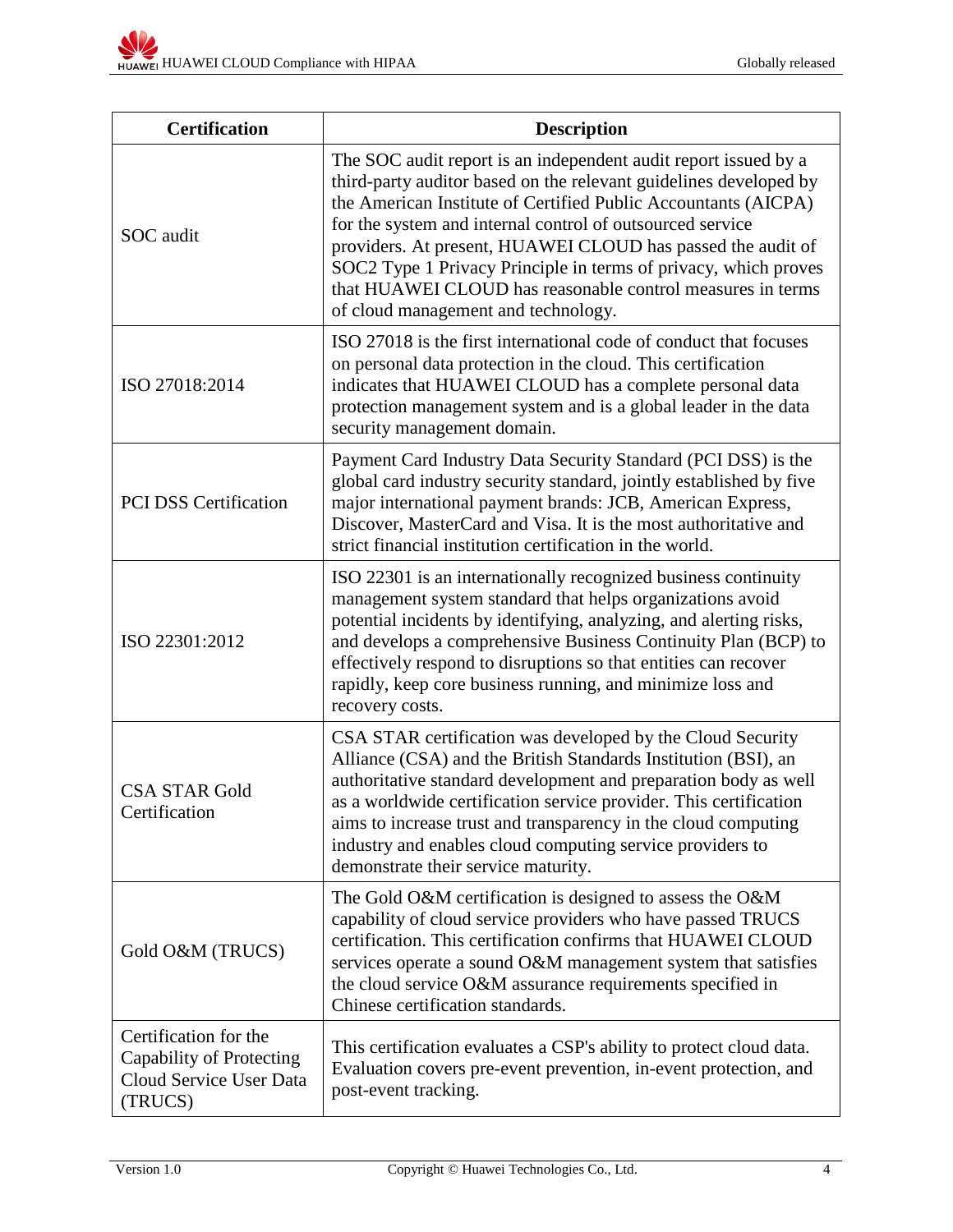| <b>Certification</b>                                                                                                                                 | <b>Description</b>                                                                                                                                                                                                                                                                                                                                                                                                                                                         |  |  |  |  |
|------------------------------------------------------------------------------------------------------------------------------------------------------|----------------------------------------------------------------------------------------------------------------------------------------------------------------------------------------------------------------------------------------------------------------------------------------------------------------------------------------------------------------------------------------------------------------------------------------------------------------------------|--|--|--|--|
| <b>ITSS Cloud Computing</b><br><b>Service Capability</b><br>Evaluation by the<br>Ministry of Industry and<br><b>Information Technology</b><br>(MIIT) | ITSS cloud computing service capability evaluation is based on<br>Chinese standards such as the General Requirements for Cloud<br>Computing and Cloud Service Operations. It is the first<br>hierarchical evaluation mechanism in China's cloud service/cloud<br>computing domain. Huawei private and public clouds have<br>obtained cloud computing service capability level-1 (top level)<br>compliance certificates.                                                    |  |  |  |  |
| <b>TRUCS</b>                                                                                                                                         | Trusted Cloud Service (TRUCS) is one of the most authoritative<br>public domain assessments in China. This assessment confirms<br>that HUAWEI CLOUD complies with the most detailed standard<br>for cloud service data and service assurance in China.                                                                                                                                                                                                                     |  |  |  |  |
| Cloud Service Security<br>Certification -<br>Cyberspace<br>Administration of China<br>(CAC)                                                          | This certification is a third-party security review conducted by the<br>Cyberspace Administration of China according to the Security<br>Capability Requirements of Cloud Computing Service. HUAWEI<br>CLOUD e-Government Cloud Service Platform has passed the<br>security review (enhanced level), indicating that Huawei e-<br>Government cloud platform was recognized for its security and<br>controllability by China's top cybersecurity management<br>organization. |  |  |  |  |
| <b>International Common</b><br>Criteria EAL 3+<br>Certification                                                                                      | Common Criteria (CC) certification is a highly recognized<br>international standard for information technology products and<br>system security. HUAWEI CLOUD FusionSphere passed CC<br>EAL 3+ certification, indicating that the HUAWEI CLOUD<br>software platform is highly recognized worldwide.                                                                                                                                                                         |  |  |  |  |
| ISO 27018:2014                                                                                                                                       | ISO 27018 is an international code of conduct that focuses on the<br>protection of personal data in the cloud. The adoption of ISO<br>27018 indicates that HUAWEI CLOUD has met the requirements<br>of an internationally complete personal data protection and<br>management system.                                                                                                                                                                                      |  |  |  |  |
| ISO 29151:2017                                                                                                                                       | ISO 29151 is an international practical guide to the protection of<br>personal identity information. The adoption of ISO 29151<br>confirms HUAWEI CLOUD's implementation of internationally<br>recognized management measures for the entire lifecycle of<br>personal data processing.                                                                                                                                                                                     |  |  |  |  |
| ISO 27701:2019                                                                                                                                       | ISO 27701 specifies requirements for the establishment,<br>implementation, maintenance and continuous improvement of a<br>privacy-specific management system. The adoption of ISO 27701<br>demonstrates that HUAWEI CLOUD operates a sound system for<br>personal data protection.                                                                                                                                                                                         |  |  |  |  |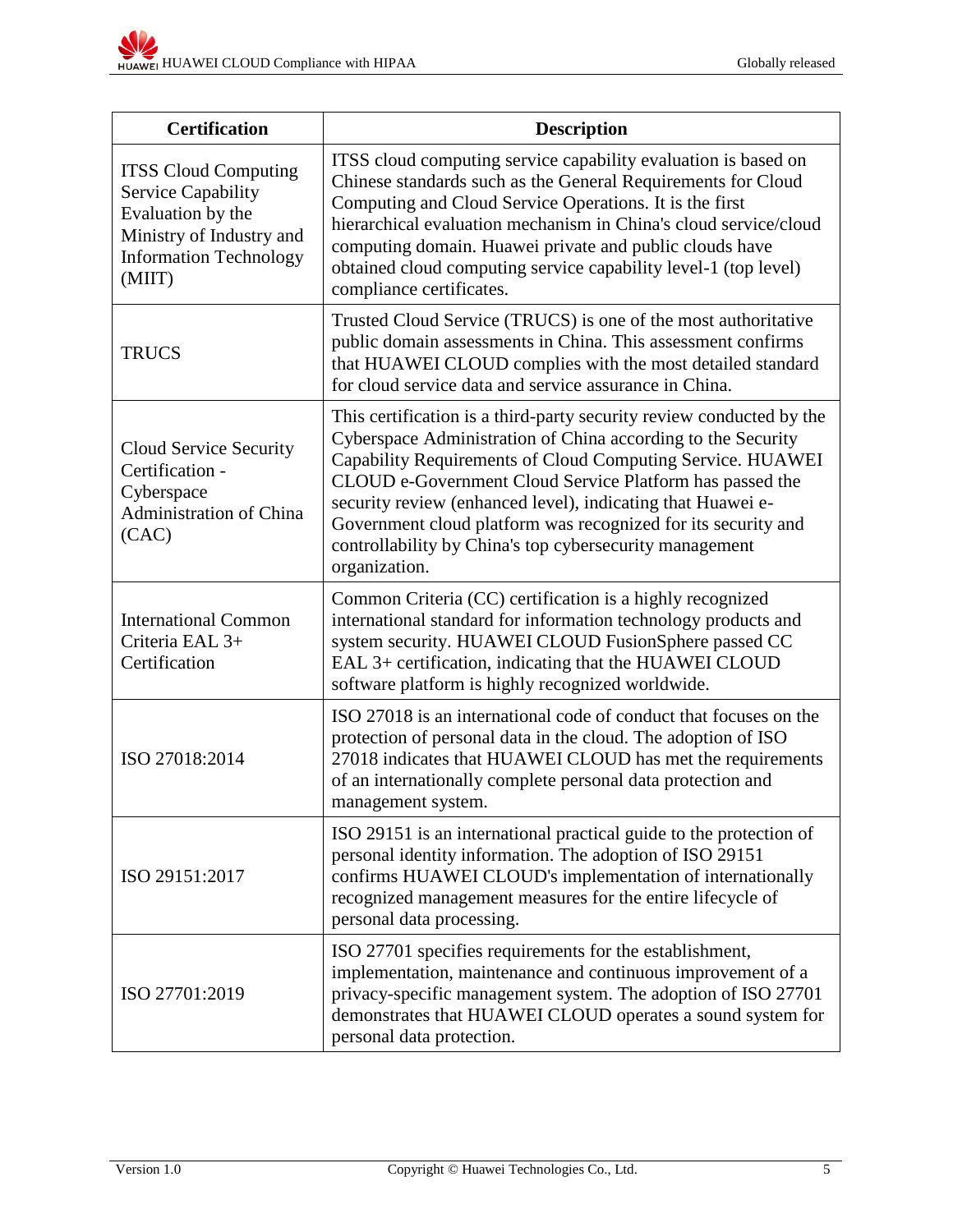| <b>Certification</b> | <b>Description</b>                                                                                                                                                                                                                    |  |  |  |  |
|----------------------|---------------------------------------------------------------------------------------------------------------------------------------------------------------------------------------------------------------------------------------|--|--|--|--|
| BS 10012:2017        | BS10012 is the personal information data management system<br>standard issued by BSI. The BS10012 certification indicates that<br>HUAWEI CLOUD offers a complete personal data protection<br>system to ensure personal data security. |  |  |  |  |

## <span id="page-8-0"></span>**4. HUAWEI CLOUD Security Responsibility Sharing Model**

The primary responsibilities of HUAWEI CLOUD are developing and operating the physical infrastructure of HUAWEI CLOUD data centers; the IaaS, PaaS, and SaaS services provided by HUAWEI CLOUD; and the built-in security functions of a variety of services. Furthermore, HUAWEI CLOUD is also responsible for the secure design, implementation, and O&M of the multi-layered defense-in-depth, which spans the physical, infrastructure, platform, application, and data layers, in addition to the identity and access management (IAM) cross-layer function.

The primary responsibilities of the tenant are customizing the configuration and operating the virtual network, platform, application, data, management, security, and other cloud services to which a tenant subscribes on HUAWEI CLOUD, including its customization of HUAWEI CLOUD services according to its needs as well as the O&M of any platform, application, and IAM services that the tenant deploys on HUAWEI CLOUD. At the same time, the tenant is also responsible for the customization of the security settings at the virtual network layer, the platform layer, the application layer, the data layer, and the cross-layer IAM function, as well as the tenant's own in-cloud O&M security and the effective management of its users and identities.

| Data security                                                                                                                      | <b>Tenant data</b>                          |        | Server-side encryption (file)<br>Client-side data encryption<br>and integrity verification<br>system/data) |                                           | Network traffic protection<br>(encryption/verification/<br>authentication) |                                                                                                         |  |                               | Tenant     |
|------------------------------------------------------------------------------------------------------------------------------------|---------------------------------------------|--------|------------------------------------------------------------------------------------------------------------|-------------------------------------------|----------------------------------------------------------------------------|---------------------------------------------------------------------------------------------------------|--|-------------------------------|------------|
| Application<br>security                                                                                                            | <b>Huawei Cloud</b><br>application services |        | <b>Tenant application</b><br><b>services</b>                                                               |                                           | <b>Tenant's customizations</b>                                             |                                                                                                         |  |                               |            |
|                                                                                                                                    |                                             |        |                                                                                                            |                                           |                                                                            | Virtual networks, gateways,<br>advanced protection,<br>platforms, applications,<br>data, IAM, KMS, etc. |  | Huawei<br>Cloud<br><b>IAM</b> | <b>IAM</b> |
| Platform<br>security                                                                                                               | <b>Huawei Cloud</b><br>platform services    |        |                                                                                                            | <b>Tenant platform</b><br><b>services</b> |                                                                            |                                                                                                         |  |                               |            |
| Infrastructure                                                                                                                     | <b>Basic services</b>                       |        | Compute                                                                                                    | Storage                                   | <b>Database</b>                                                            | <b>Network</b>                                                                                          |  |                               |            |
| security                                                                                                                           | Physical<br>infrastructure                  | Region |                                                                                                            | Availability zone                         |                                                                            | Edge location                                                                                           |  |                               |            |
| Green: Huawei Cloud's responsibility (security of services themselves)<br>Blue: Tenant's responsibility (security within services) |                                             |        |                                                                                                            |                                           |                                                                            |                                                                                                         |  |                               |            |

Figure 1: Responsibility Sharing Model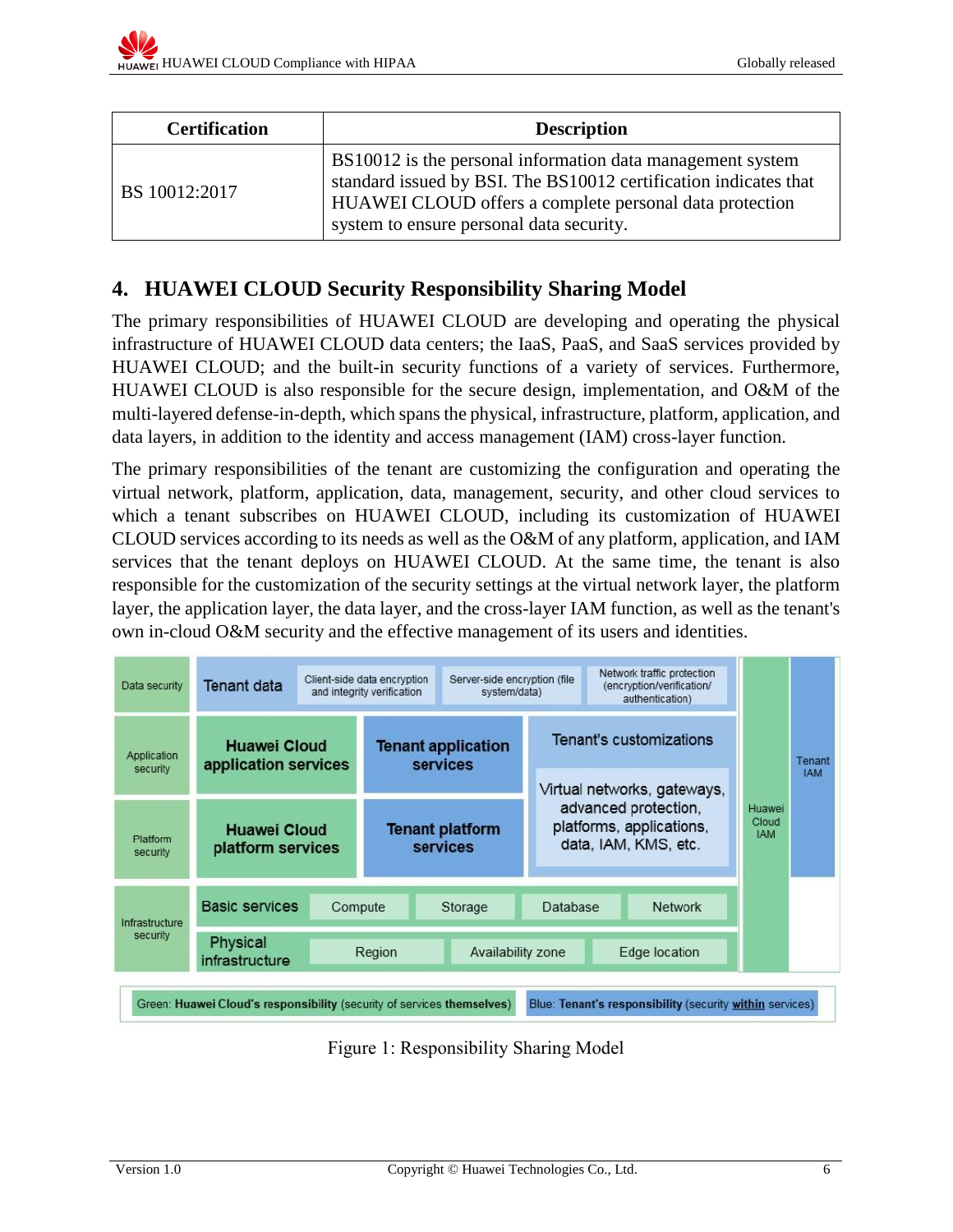For details on the security responsibilities of both tenants and HUAWEI CLOUD, please refer to the *HUAWEI CLOUD Security White Paper*<sup>4</sup> released by HUAWEI CLOUD.

## <span id="page-9-0"></span>**5. HUAWEI CLOUD Global Infrastructure**

HUAWEI CLOUD operates services in many countries and regions around the world. The HUAWEI CLOUD infrastructure is built around Regions and Availability Zones (AZ). Compute instances and data stored in HUAWEI CLOUD can be flexibly exchanged among multiple regions or multiple AZs within the same region. Each AZ is an independent, physically isolated fault maintenance domain, Users can and should take full advantage of all these regions and AZs in their planning for application deployment and operations in HUAWEI CLOUD. Distributed deployment of an application across a number of AZs provides a high degree of assurance for normal application operations and business continuity in most outage scenarios (including natural disasters and system failures). For current information on HUAWEI CLOUD Regions and Availability Zones, please refer to the official website of HUAWEI CLOUD *"Worldwide Infrastructure"* 5 .

## <span id="page-9-1"></span>**6. HUAWEI CLOUD Privacy Protection Control**

Privacy protection has always been a core element of HUAWEI CLOUD. Operating a professional privacy protection team responsible for establishing and implementing relevant controls and processes, HUAWEI CLOUD integrates its privacy protection practices and experiences into the development lifecycle of cloud services. As a result, each cloud service satisfies privacy protection compliance requirements, and provides privacy protection functions for customers to meet compliance needs. HUAWEI CLOUD's privacy protection efforts have achieved remarkable results, having been recognized by authoritative institutions both at home and abroad. For details on HUAWEI CLOUD's privacy protection and authentication, please refer to the *White Paper for HUAWEI CLOUD Privacy Protection*<sup>6</sup> , or visit the Trust Center for more information.

#### <span id="page-9-2"></span>**6.1 Data Access**

HUAWEI CLOUD deeply understands the importance of customer content data to customers. HUAWEI CLOUD has always adhered to the principle of "not accessing customer data without permission", ensuring that data is owned, used by customers and creates value for customers. In return, HUAWEI CLOUD customers have full control over their content data. They understand the location of content data storage and they can set up appropriate protection measures.

HUAWEI CLOUD adheres to the principle of "not accessing customer content data". HUAWEI CLOUD carries out operations according to customer requirements and authorization. Once a customer no longer wishes to use HUAWEI CLOUD services, HUAWEI CLOUD executes data deletion following an agreed period of time, utilizing a strict data deletion mechanism. For more

 $\overline{\phantom{a}}$ <sup>4</sup> [https://intl.huaweicloud.com/content/dam/cloudbu-site/archive/hk/en-us/securecenter/security\\_doc/SecurityWhitepaper\\_en.pdf](https://intl.huaweicloud.com/content/dam/cloudbu-site/archive/hk/en-us/securecenter/security_doc/SecurityWhitepaper_en.pdf)

<sup>5</sup> <https://intl.huaweicloud.com/en-us/global/>

<sup>6</sup> [https://intl.huaweicloud.com/content/dam/cloudbu-site/archive/hk/en-us/securecenter/security\\_doc/PrivacyWhitepaper\\_en.pdf](https://intl.huaweicloud.com/content/dam/cloudbu-site/archive/hk/en-us/securecenter/security_doc/PrivacyWhitepaper_en.pdf)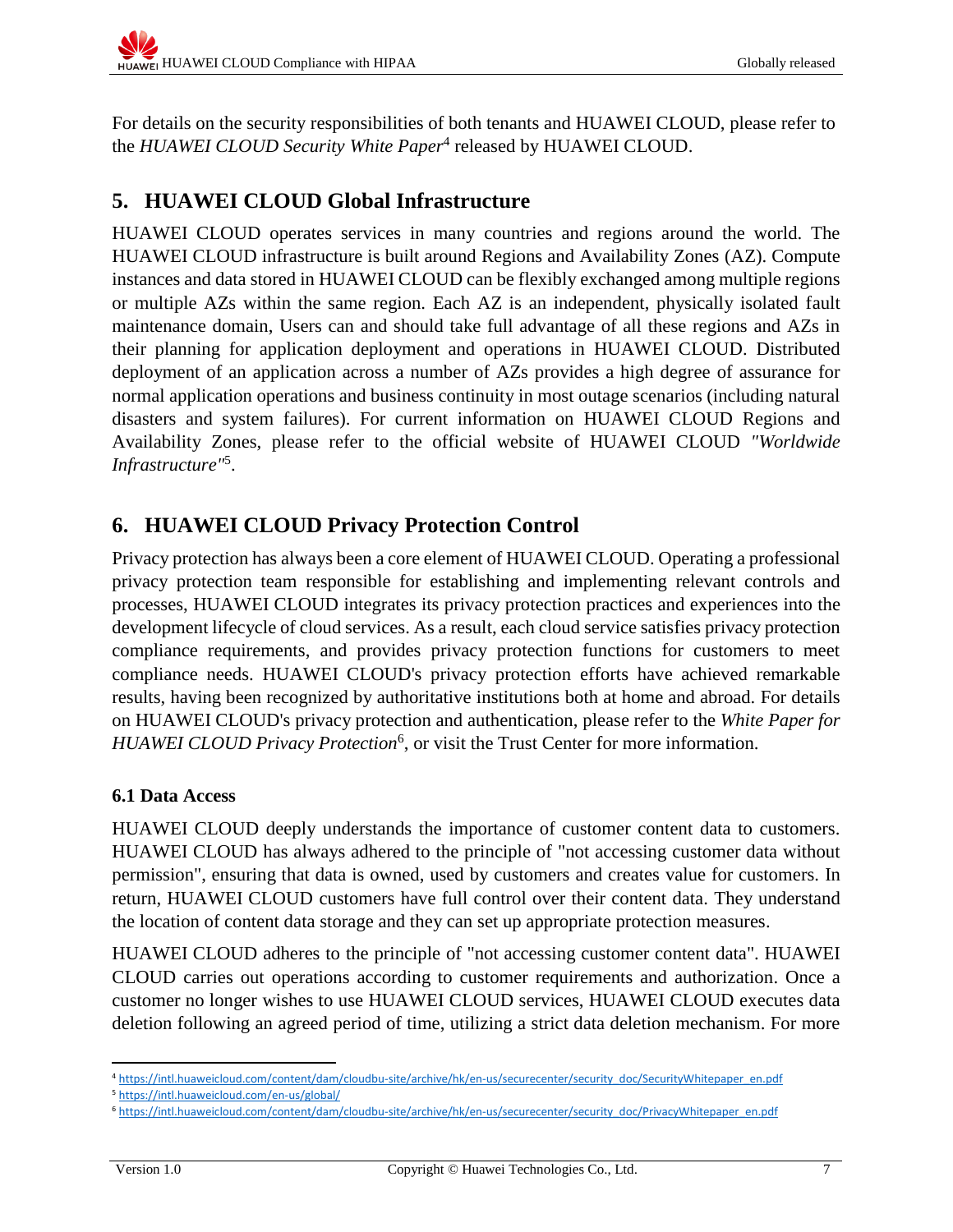information on HUAWEI CLOUD data access, please refer to the *White Paper for HUAWEI CLOUD Data Security*<sup>7</sup> .

#### <span id="page-10-0"></span>**6.2 Commitments to Safeguarding Individual's Right to Privacy**

As customers have full control over their content data, they should take steps to protect the data subject's right to privacy. HUAWEI CLOUD's Identity and Access Management and Log Tank services can enable customers to better protect the rights of data subjects. The HUAWEI CLOUD Security Control chapter of this user guide will provide more details on **Identity and Access Management (IAM) <sup>8</sup>** and **Log Tank Service (LTS) 9 .** You can also refer to the IAM and LTS on the official website.

## <span id="page-10-1"></span>**7. HUAWEI CLOUD Security Control**

HIPAA security rules establish national standards for the confidentiality, integrity and availability of electronic protected health information (ePHI). According to United States Department of Health and Human Services  $(HHS)^{10}$ , the primary goal of security rules is to protect the privacy of personal health information while allowing the covered entities to adopt new technologies to improve the quality and efficiency of healthcare

Unlike privacy rules, security rules only apply to ePHI in electronic form created, received, maintained or transmitted by the covered entities and its business associates. Security rules require the covered entities and business associates to implement appropriate management, technical and physical safeguards to:

- Ensure confidentiality, integrity and availability of all ePHIs created, received, maintained, or transmitted;
- Identify and defend against reasonably anticipated threats to the security or integrity of information;
- Protect against any impermissible use or disclosure;
- Ensure compliance by their workforce.

The following introduces the administrative, physical, and technical safeguards for protecting ePHI implemented by the covered entities and their business associates, as well as HUAWEI CLOUD's response to HIPAA requirements.

#### <span id="page-10-2"></span>**7.1 Administrative Safeguards**

**Security management process:** HIPAA requires the covered entities to designate a security officer responsible for formulating and implementing its security policies and procedures. Implement security measures sufficient to reduce risks and vulnerabilities to a reasonable and

l

<sup>7</sup> [https://intl.huaweicloud.com/content/dam/cloudbu-site/archive/hk/en-us/securecenter/security\\_doc/DataSecurityWhitepaper\\_en.pdf](https://intl.huaweicloud.com/content/dam/cloudbu-site/archive/hk/en-us/securecenter/security_doc/DataSecurityWhitepaper_en.pdf)

<sup>8</sup> <https://intl.huaweicloud.com/en-us/product/iam.html>

<sup>9</sup> <https://intl.huaweicloud.com/en-us/product/lts.html>

<sup>10</sup> <https://www.hhs.gov/>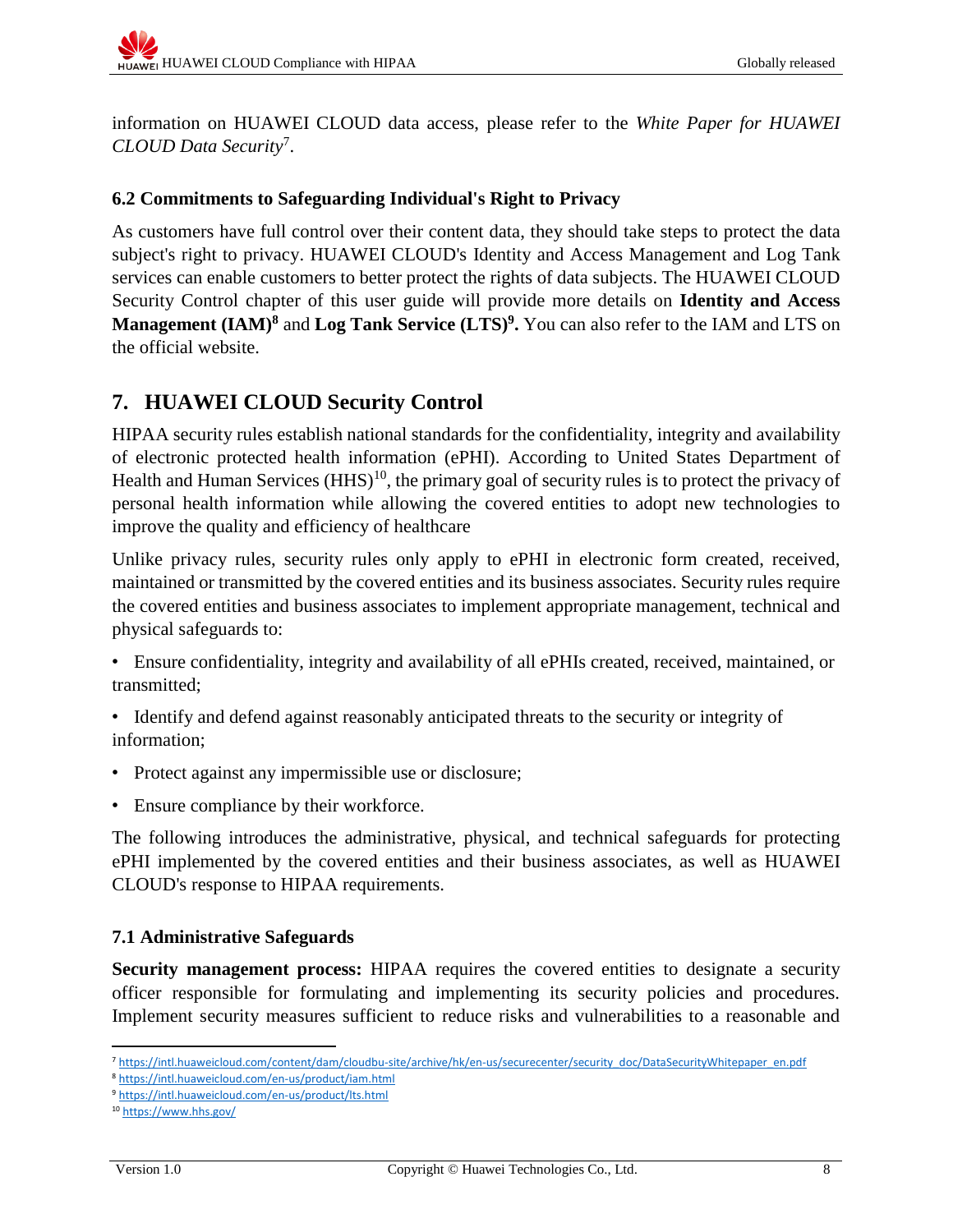appropriate level to ensure the confidentiality, integrity, and availability of electronic protected health information. Implement procedures to regularly review records of information system activity. Apply appropriate sanctions against workforce members who fail to comply with the security policies and procedures of the covered entity or business associate.

Customers can record operations related to the use of cloud service resources using the **Cloud Trace Service (CTS)<sup>11</sup>** of HUAWEI CLOUD. CTS can record all personnel behavior relating to resource and system configuration changes, all user operations relating to the management interface, and all API operations on HUAWEI CLOUD systematically and in real time. With the help of object-level API events recorded in CTS, users can detect data breach by collecting activity data on OBS objects. As one of HUAWEI CLOUD's management services, CTS security design is built based on HUAWEI CLOUD security architecture. Four aspects are primarily covered: network security, network boundary security, application security and data security, ensuring a secure CTS is provided to tenants.

Huawei regards cyber security as one of the company's important strategies and achieves it through top-down governance structure. Adhering to Huawei's cyber security strategy and norms, HUAWEI CLOUD security team independently plans and manages security work in this field. To achieve the integration of R&D, operation and maintenance of cloud services and cloud security services in an all-round way, the organizational structure tends to be flat in order to adapt to the necessary DevOps/DevSecOps process for cloud services. HUAWEI CLOUD has developed a sound information security risk management mechanism, and regularly conducts internal and third-party penetration tests and security assessments to ensure the security of the cloud environment carrying ePHI data.

**Information access management:** HIPAA requires the covered entities or business associates to develop policies and procedures for authorizing access to ePHI. They must ensure proper access according to the role of the user or recipient (role-based access).

Customers can access the HUAWEI CLOUD **Identity and Access Management (IAM)** to manage user accounts that use cloud resources. IAM supports not only password authentication but also multi-factor authentication, and customers can choose to enable it. If the tenant has a secure and reliable external identity authentication service provider, the external federated identity authentication users of IAM services can be mapped to temporary HUAWEI CLOUD users and access the tenant's HUAWEI CLOUD resources. IAM supports hierarchical fine-grained authorization, enabling administrators to plan cloud resource permissions based on a user's job responsibilities. They can also set security policies for users to access cloud service systems, such as setting access control lists to restrict malicious access from untrusted networks.

HUAWEI CLOUD will not access ePHI data in principle. If required to assist customers in maintaining the system, HUAWEI CLOUD will only access data after obtaining customer authorization.

 $\overline{\phantom{a}}$ <sup>11</sup> <https://intl.huaweicloud.com/en-us/product/cts.html>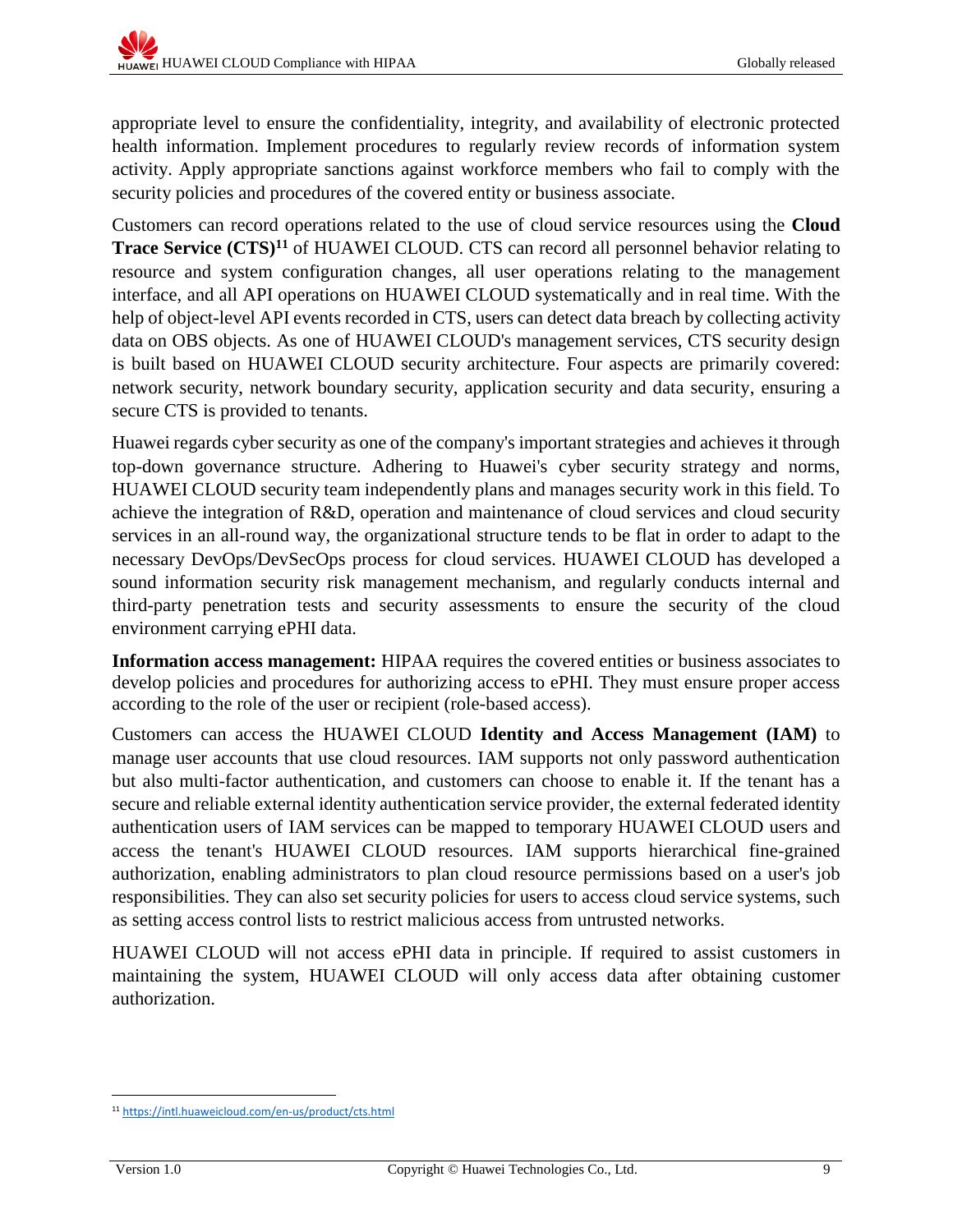**Security awareness and training:** HIPAA requires the covered entities to implement a security awareness and training program for all members of its workforce (including management), and impose appropriate sanctions on staff who violate their policies and procedures.

Customers should consider formulating security training programs to educate all employees in their organizations, and should deal with security violations appropriately. In this regard, HUAWEI CLOUD is compliant with this requirement throughout the internal security management.

In order to enhance the awareness of cyber security, avoid the risk of cyber security violations, and ensure normal operation of businesses, HUAWEI CLOUD carries out security awareness education from three aspects: popularization of awareness education, publicity activities, and Huawei's Employee Business Conduct Guidelines (BCG) and the signing of commitments. In addition, HUAWEI CLOUD carries out security awareness training for all staff at least once a year.

**Evaluation:** HIPAA requires the covered entities to periodically evaluate to what extent their security policies and procedures meet the requirements of security rules.

Customers should consider establishing a security risk assessment or audit mechanism to regularly assess the conformity of their security policies and procedures. HUAWEI CLOUD has also applied this requirement to its own internal security management.

HUAWEI CLOUD has developed a complete information security management system with reference to ISO 27001, and established advanced HUAWEI CLOUD information security policies and procedures. HUAWEI CLOUD regularly evaluates and continuously optimizes the system in accordance with HIPAA security rules to ensure that its security policies and procedures meet the requirements of enterprise security strategy and security compliance requirements.

**Emergency plan:** HIPAA requires the covered entities to establish (and implement as needed) policies and procedures for responding to an emergency, or any other occurrence that damages systems containing electronic protected health information.

HUAWEI CLOUD provides multi-granularity data backup and archiving services to meet customers' requirements in specific scenarios. Customers can use the versioning function of OBS, Volume Backup Service (VBS), and Cloud Server Backup Service (CSBS) to back up in-cloud documents, disks, and servers. Benefiting from on-demand use, scalability, and high reliability features of cloud services, customers can also use the Backup and Archive Solution, backup and archiving software, and HUAWEI CLOUD infrastructure to back up on-premises data to HUAWEI CLOUD. With the DEW service, customers can encrypt backup data easily and quickly, thereby ensuring data security. To improve the emergency response capability, customers can perform the recovery drill periodically. The Backup and Archive solution allows customers to use backups to restore data in the in-cloud system. After the data is restored, resources can be released, significantly reducing the recovery drill cost.

HUAWEI CLOUD has established an effective business continuity management system and obtained ISO 22301 certification. HUAWEI CLOUD supports replication of user data in multiple data center nodes. If a single node fails, user data will not be lost, and the system can initiate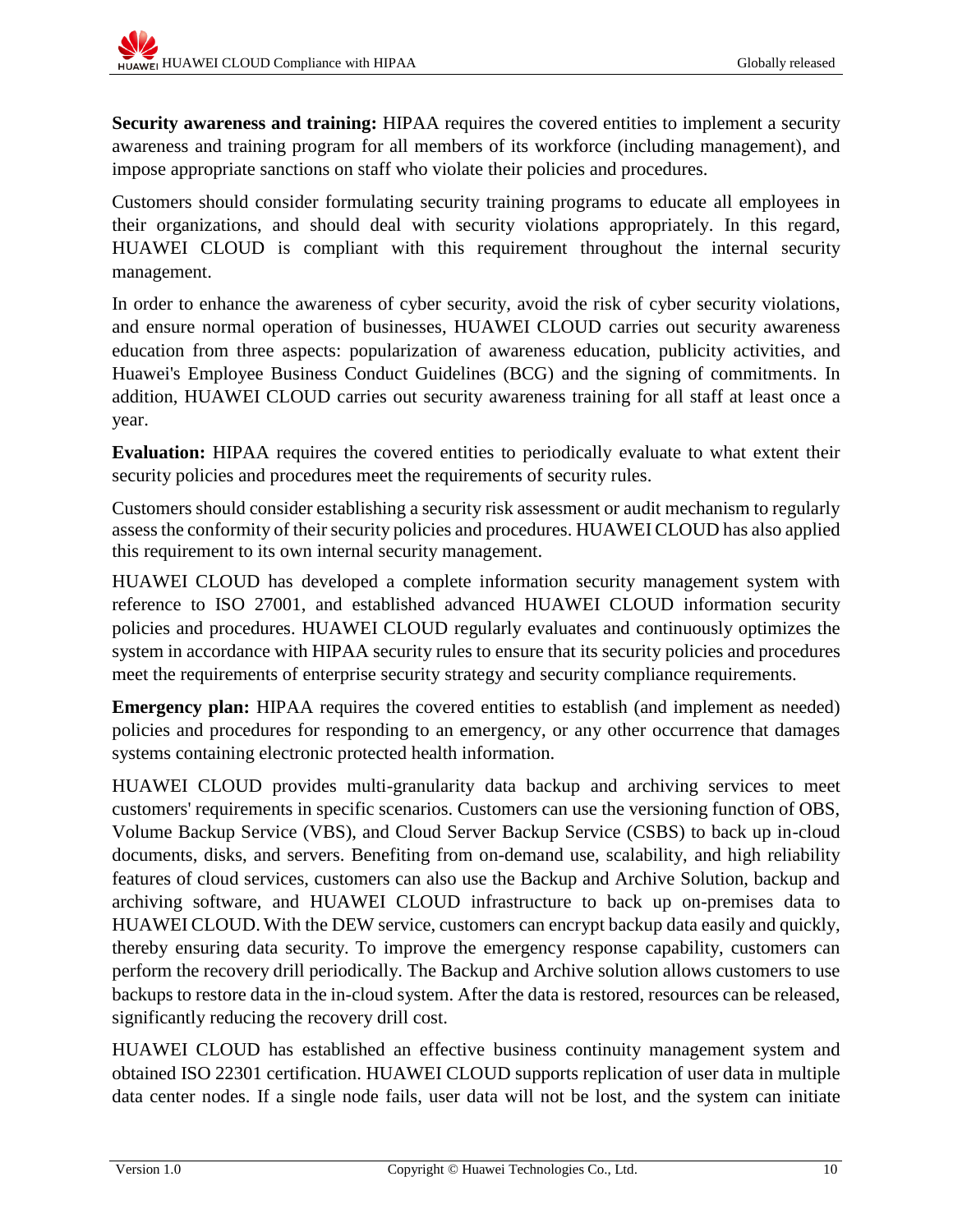automatic detection and self-healing. In addition, HUAWEI CLOUD utilizes architecture deployed by multiple regions around the world for disaster recovery and backup of the data center itself. As well as providing high-availability infrastructure, redundant data backup, and disaster preparedness in available areas, HUAWEI CLOUD has also developed business continuity and disaster recovery plans which are regularly tested. Customers can make full use of these regions and available areas to plan the deployment and operation of application systems in the cloud. Distributed deployment of applications based on multiple available zones ensures that the system can run continuously in cases of failure, including natural disasters and system failures.

## <span id="page-13-0"></span>**7.2 Physical Safeguards**

**Facility access controls:** HIPAA requires the covered entities to implement policies and procedures in order to limit physical access to electronic information systems, as well as the facility or facilities in which they are housed so as to safeguard the facility and the equipment therein from unauthorized physical access, tampering, and theft, while ensuring that properly authorized access is permitted.

Customers should consider strict access control over the physical environment in which the accessible ePHI information systems are located to prevent unauthorized access, tampering and theft of facilities in the physical environment. In this regard, HUAWEI CLOUD has applied this requirement to its own internal security management.

HUAWEI CLOUD has established comprehensive physical security and environmental safety protection measures, strategies, and procedures that comply with Class A standard of GB 50174 Code for *Design of Electronic Information System Room* and T3+ standard of TIA-942 *Telecommunications Infrastructure Standard for Data Centers*. The HUAWEI CLOUD O&M team enforces stringent access control, safety measures, regular monitoring and auditing, and emergency response measures to ensure the physical security and environmental safety of HUAWEI CLOUD data centers. For more details, please refer to the *HUAWEI CLOUD Security White Paper*.

**Workstation security:** HIPAA requires the covered entities to implement physical safeguards for all workstations that access electronic protected health information, to restrict access to authorized users only.

Customers should consider implementing physical security controls on all workstations accessible to ePHI to prevent unauthorized access to workstations. In this regard, HUAWEI CLOUD has applied this requirement to its own internal security management.

Based on business functions and network security risks, the HUAWEI CLOUD data center network is mapped into different security zones to achieve network isolation using both physical and logical controls, which boosts network immunity and fault tolerance in response to attacks from both external threat actors and malicious insiders. The Operations Management (OM) zone hosts OM components. HUAWEI CLOUD OM personnel must first log onto the Virtual Private Network (VPN) to connect to this security zone, and then log onto managed nodes through bastion hosts. HUAWEI CLOUD administrator-level personnel can access the OM interfaces of all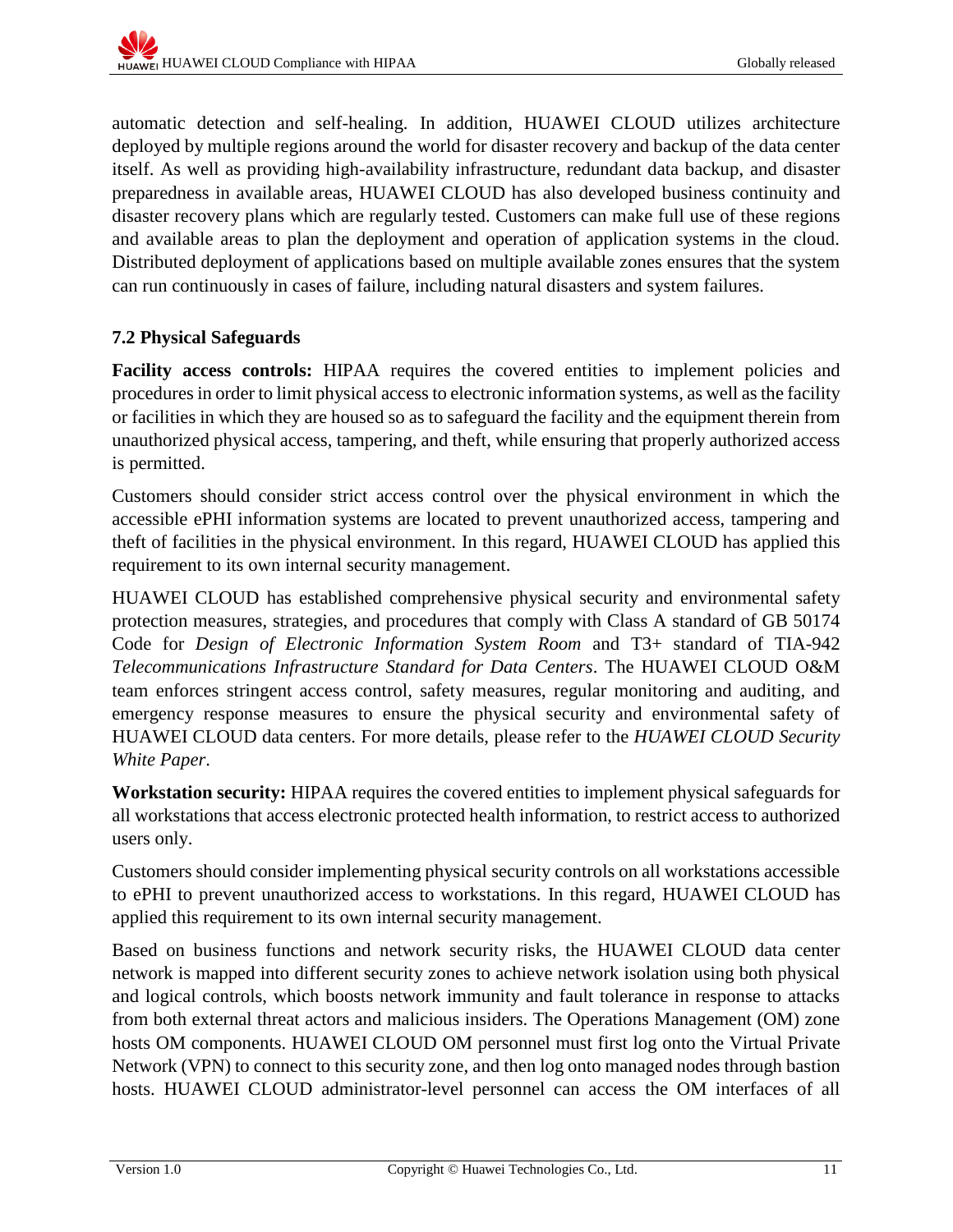security zones from this security zone, which does not expose its interfaces to any other security zone. Office endpoints connected to the cloud environment strictly comply with the requirements of office equipment security management. The cloud environment needs to be accessed through bastion hosts so that the operations can be logged.

**Device and media controls:** HIPAA requires the covered entities to implement policies and procedures to manage the correct use and access of devices and electronic media containing ePHI. Covered entities should also have corresponding measures to manage the reception, transfer, removal and reuse of such devices and electronic media.

Customers should consider standardizing the proper use and access of devices and electronic media that may contain ePHI data. In this regard, HUAWEI CLOUD has applied this requirement to its own internal security management.

HUAWEI CLOUD has set rules for the management of storage media, servers and storage machines that store ePHI data, in order to strengthen the protection of information assets and prevent the loss of physical assets. The rule requires that storage media, servers, and storage machines should be checked and approved by the head of the demand department, and records should be kept. USB disks used in the operation and maintenance process should be checked and approved by the manager of the data center, and records should be kept. If server hard disks (and/or servers as a whole) or storage machines need to be decommissioned, the data should be removed. In addition, the security requirements for this kind of equipment and media are also defined in room migration, return to suppliers, equipment outgoing room, and decommission scenarios. When customers take the initiative to delete data, or if data needs to be deleted due to service expiration, HUAWEI CLOUD will strictly follow data destruction standards and customer agreements. To avoid loss due to microoperation following the destruction of important data and the impossibility of restoration, it is suggested that customers should consider carefully before destroying the data and make a backup of the data to be destroyed (HUAWEI CLOUD provides a data backup service. For more details, please refer to the backup service introduction outlined in the emergency plan of section [7.1](#page-10-2) ["Administrative Safeguards"](#page-10-2)).

### <span id="page-14-0"></span>**7.3 Technical Safeguards**

**Access control:** HIPAA requires the covered entities to implement technical policies and procedures for electronic information systems that maintain ePHI to allow access only to authorized personnel.

Customers should consider enforcing strict access control over ePHI in the application system. In addition, customers can access the HUAWEI CLOUD Console to create accounts and grant privileges for those accessing Huawei's cloud resources through **Identity and Access Management (IAM)**. Each HUAWEI CLOUD customer has a unique user ID, and can configure a variety of user authentication mechanisms including account password and multi-factor authentication. IAM allows customer security administrators to set password strategies and change password cycles of different intensities according to their needs. This prevents users from setting low-strength passwords or using fixed passwords for extended periods, leading to account breach.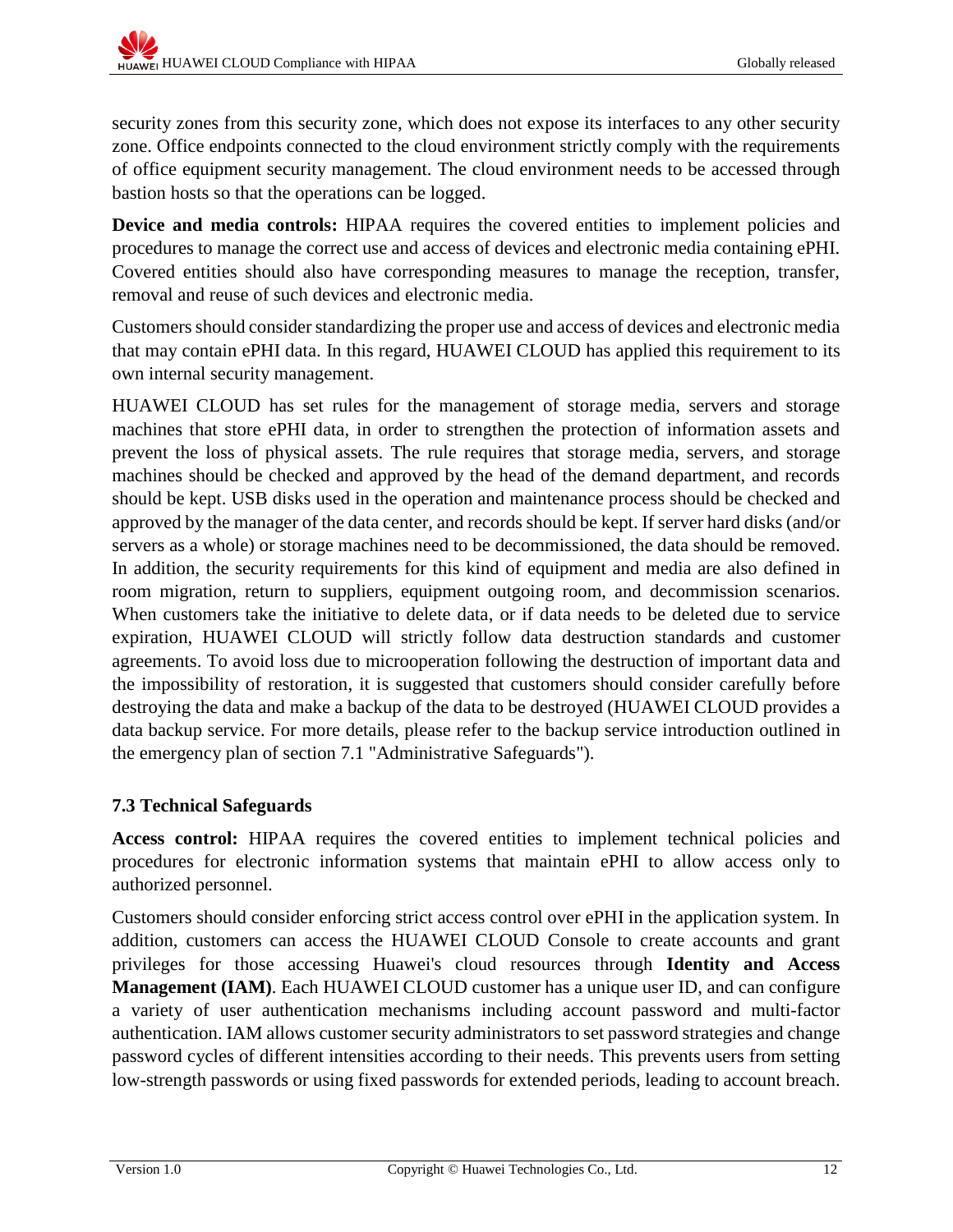In addition, IAM also allows customer security administrators to set up user security groups to manage resource access rights for employees with different roles within the organization.

HUAWEI CLOUD employees do not have access to customer data unless authorized by customers. However, further cooperation with customers to meet the requirements of HIPAA require HUAWEI CLOUD Operations and Maintenance (O&M) personnel to configure management permissions in accordance with the principle of "least privilege". When accessing HUAWEI CLOUD Management Network for centralized management of the system, HUAWEI CLOUD O&M personnel must use unique employee identity accounts. User accounts are equipped with strong password security policies, and passwords are changed regularly to prevent brute force attacks. In addition, two-factor authentication involving USB keys and Smart Cards is used to authenticate O&M personnel.

**Audit controls:** HIPAA requires the covered entities to implement hardware, software, and/or procedural mechanisms that record and examine activity in information systems that contain or use ePHI.

Customers should consider implementing the recording of ePHI access or operation in application systems. In addition, customers can access ePHI activity records through HUAWEI CLOUD Log Tank Service (LTS) for real-time queries and activity logs dumps. Customers can also perform real-time decision analysis using log services without any development activity. In addition, LTS can be combined with **Virtual Private Cloud (VPC) <sup>12</sup>** and **Cloud Trace Service (CTS)**, enabling customers to manage operational records of cloud service resources through CTS, including queries, audits, and tracing of user ePHI access and operation.

**Integrity control:** HIPAA requires the covered entities to implement policies and procedures to protect electronic protected health information from improper alteration or destruction. Electronic mechanisms should also be implemented to confirm that electronic protected health information has not been altered or destroyed in an unauthorized manner.

Customers should consider implementing strong access control and encryption mechanisms in the application system, to ensure that ePHI is protected from unauthorized tampering or destruction. They should also consider utilizing industry-recognized encryption algorithmsto protect ePHI data.

Customers can manage access control of cloud resources through HUAWEI CLOUD IAM. In addition, HUAWEI CLOUD also provides cloud resources such as the **Data Encryption Workshop (DEW) <sup>13</sup>** wherein the complex data encryption and decryption and key management logic are encapsulated. Customers can choose cloud hard disk EVS, object storage OBS, mirror service IMS, and cloud database (MySQL, PostgreSQL, SQL Server) with data encryption function to configure the encryption. HUAWEI CLOUD data encryption function also adopts high-strength algorithms (support RSA, DSA, ECDSA and other common asymmetric and symmetric algorithms) to store data. The encryption key can be centralized and managed by DEW throughout the life cycle. Without authorization, others cannot obtain keys to decrypt data, which ensures data security on the cloud, which ensures the security of customer's ePHI data on the cloud.

l <sup>12</sup> <https://intl.huaweicloud.com/en-us/product/vpc.html>

<sup>13</sup> <https://intl.huaweicloud.com/en-us/product/dew.html>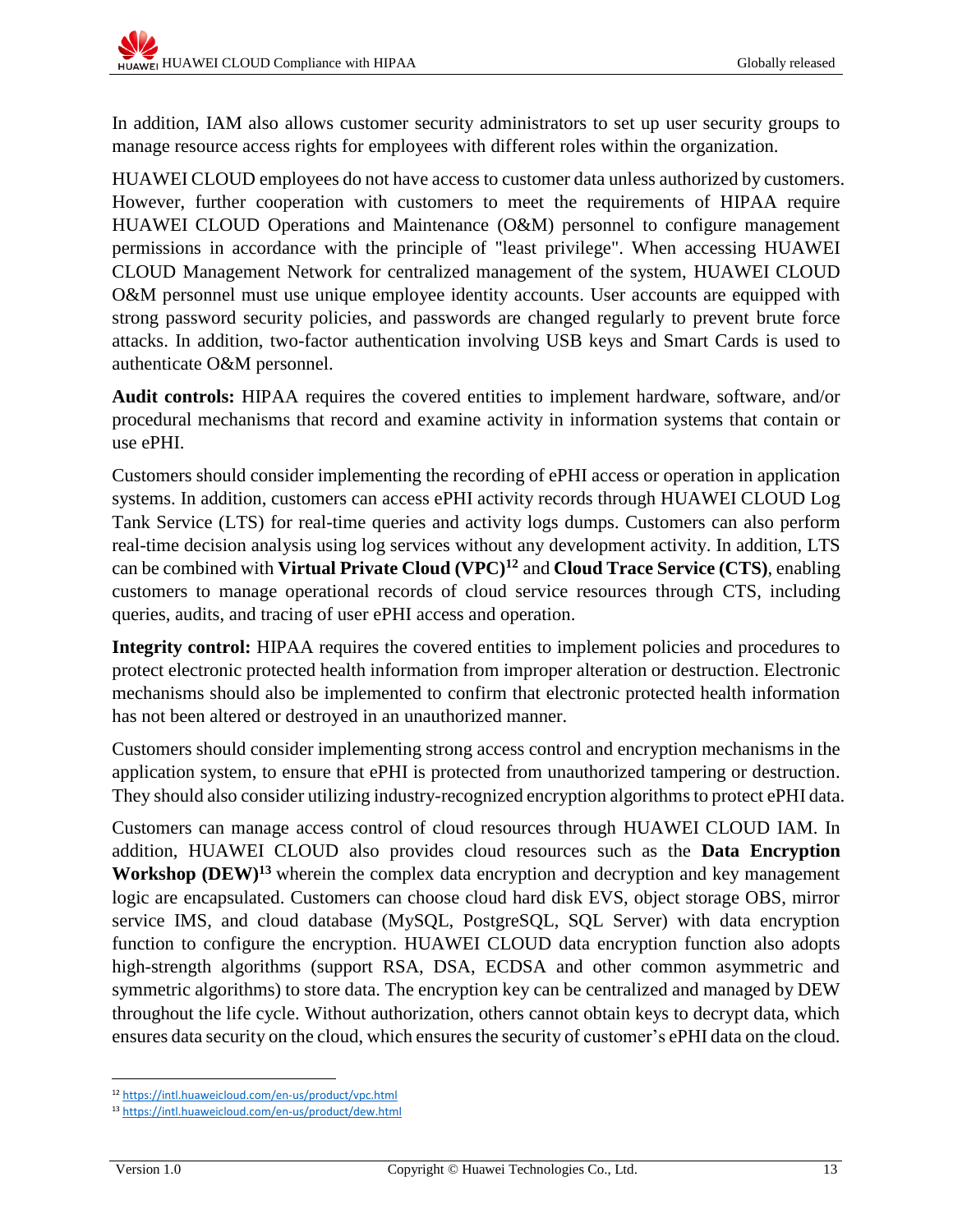DEW adopts the layered key management mechanism. Specifically, after association configuration on DEW Console or using APIs, customer's master key stored in DEW encrypts the encryption keys of each storage service, while the master key is encrypted by the root key stored in HSM. In this way, a complete, secure and reliable key chain is formed. HSM is certified by international security organizations and can prevent intrusion and tampering. Even Huawei O&M personnel cannot obtain the root key.

**Transmission security:** HIPAA requires the covered entities to implement technical security measures to protect against unauthorized access to electronic protected health information transmitted over an electronic communications network.

Customers should consider implementing industry recognized transmission encryption mechanism (such as TLS) at the application system layer to protect ePHI in network transmission from unauthorized access. Customers can also use HUAWEI CLOUD Data Encryption Workshop (DEW) when implementing ePHI data transmission encryption. DEW provides two encryption key management options. By default, it provides a fully managed encryption key service to manage the encryption key of the server for customers. DEW also provides another option for customers and in this way they can upload their own keys. Customers can manage its own encryption key in an all-round way.

In addition, customers can choose HUAWEI CLOUD **Direct Connect (DC)** <sup>14</sup> and **Virtual Private Network** (VPN)<sup>15</sup> to ensure the security of ePHI in transmission. DC is used to construct a high-speed, low-latency, stable and secure dedicated connection channel between a customer's local data center and HUAWEI CLOUD VPC. While making full use of HUAWEI CLOUD service advantages, it continues to use existing IT facilities to achieve a flexible and scalable hybrid cloud computing environment. Meanwhile, VPN is used to build a convenient, flexible, and readyto-use IPsec encryption connection channel between a local data center and HUAWEI CLOUD VPC.

Customers can also use HUAWEI CLOUD Virtual Private Cloud (VPC) service to apply for an isolated, private virtual network environment in HUAWEI CLOUD. Customers can freely configure IP address segment, subnet, security group and other sub services in VPC, and can also apply for elastic bandwidth and elastic IP to build a business system, so as to realize complete isolation between different tenants in the three-tier network. Tenants can fully control their own virtual network construction and configuration, and through configuring network access control strategy (ACL) and security group rules, they can strictly control the network traffic in and out of subnets and virtual machines to meet the needs of more fine-grained network isolation.

In addition, HUAWEI CLOUD service products and components have planned and implemented the isolation mechanism from the beginning of the design, to avoid unauthorized access and tampering from customers either intentionally or unintentionally, and reduce the risk of data breach. Using data storage as an example, HUAWEI CLOUD services including block storage, object storage, and file storage all regard customer data isolation as an important feature.

l <sup>14</sup> <https://intl.huaweicloud.com/en-us/product/dc.html>

<sup>15</sup> <https://intl.huaweicloud.com/en-us/product/vpn.html>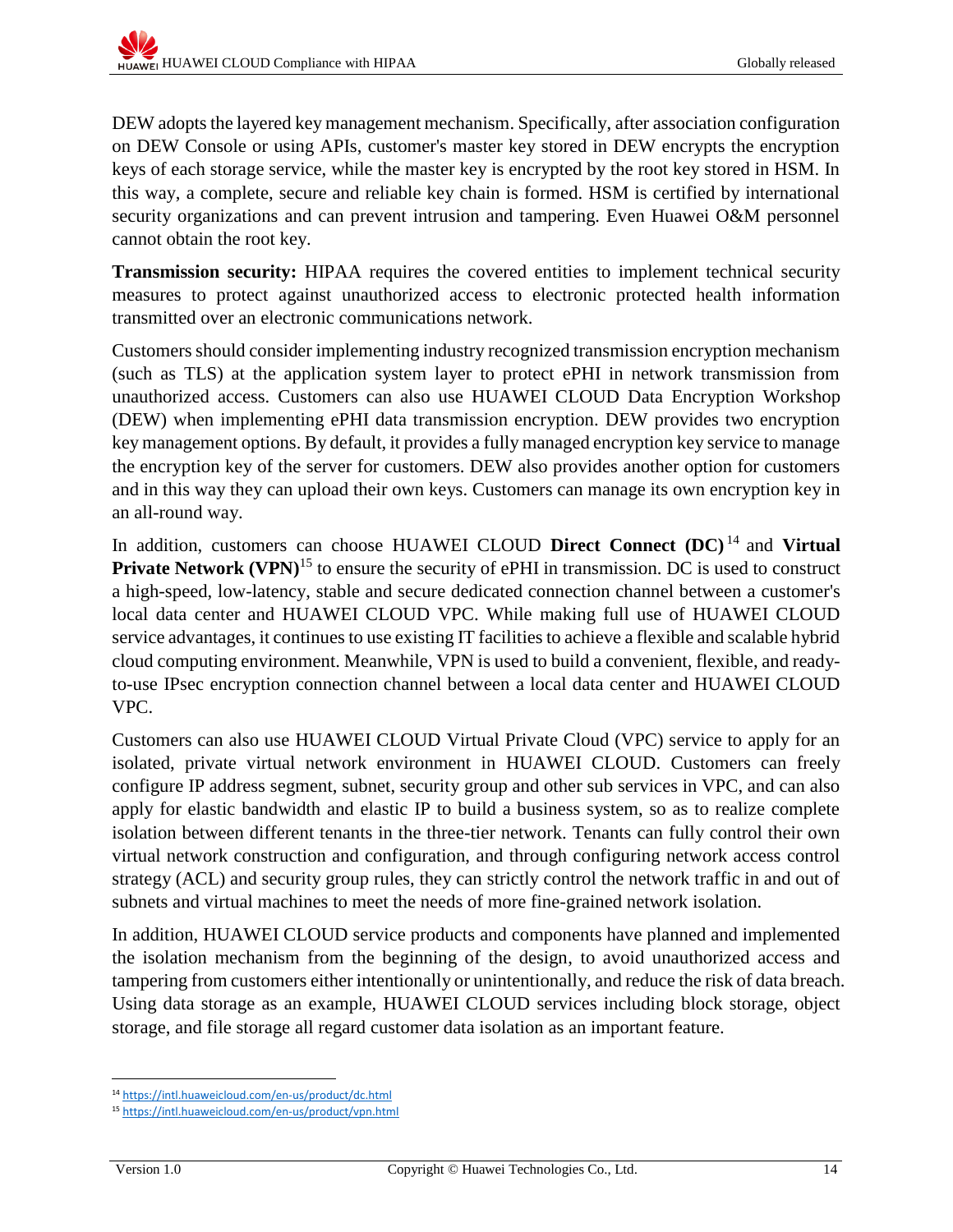## <span id="page-17-0"></span>**8. HUAWEI CLOUD Incident Management and Breach Notification**

HUAWEI CLOUD implements strict security incident management procedures and processes, operating a 24/7 professional security incident response team and a corresponding security expert resource pool, and classifying security incidents according to their impact on customers and the entire network. HUAWEI CLOUD strives to achieve rapid security incident responses in terms of incident detection, impact scoping, damage isolation, and service recovery. In accordance with applicable laws and regulations, HUAWEI CLOUD promptly discloses personal data breaches, and implements emergency plans and recovery processes to reduce the impact on customers.

HUAWEI CLOUD records and analyzes the causes after incident processing to avoid repeat problems. Moreover, HUAWEI CLOUD reviews and updates the security incident identification and response process according to internal and external environment changes.

As a business associate of customers who are covered entities in HIPAA, HUAWEI CLOUD has established a breach notification process to ensure that customers are notified without undue delay in cases of data breach. Affected customers will be provided with all information about the breach that HUAWEI CLOUD can access, as well as steps taken by HUAWEI CLOUD to control and investigate the data breach. According to HIPAA requirements, the customer should be responsible for informing other relevant parties such as those affected by the PHI breach, regulatory authorities, or media.

## <span id="page-17-1"></span>**9. Arrangements as a Business Associate**

According to HIPAA, HUAWEI CLOUD should be regarded as a Business Associate. Customers processing ePHI need to sign the Business Associate Agreement **(**BAA) 16 . HUAWEI CLOUD provides BAA templates that meet HIPAA requirements and customers can sign the BAA according to their business needs. As a business associate, HUAWEI CLOUD establishes HIPAAcompliant strategies and processes, and revises them according to environment changes. Relevant records of these strategies are retained. Customers can confirm their internal management processes and implementation levels through independent third-party audit reports or information from the HUAWEI CLOUD official website. HUAWEI CLOUD provides contractual services and a secure environment to protect customer data from unauthorized access, tampering, or damage.

## <span id="page-17-2"></span>**10. Conclusion**

This user guide describes how HUAWEI CLOUD provides cloud services that meet the requirements of HIPAA. This aims to help customers learn more about HUAWEI CLOUD's compliance with HIPAA requirements to assure customers that they can store and process health data securely through HUAWEI CLOUD services. To some extent, this document also guides customers on how to design, build and deploy a cloud environment that can securely and reliably

 $\overline{\phantom{a}}$ <sup>16</sup> <https://www.hhs.gov/hipaa/for-professionals/covered-entities/sample-business-associate-agreement-provisions/index.html>